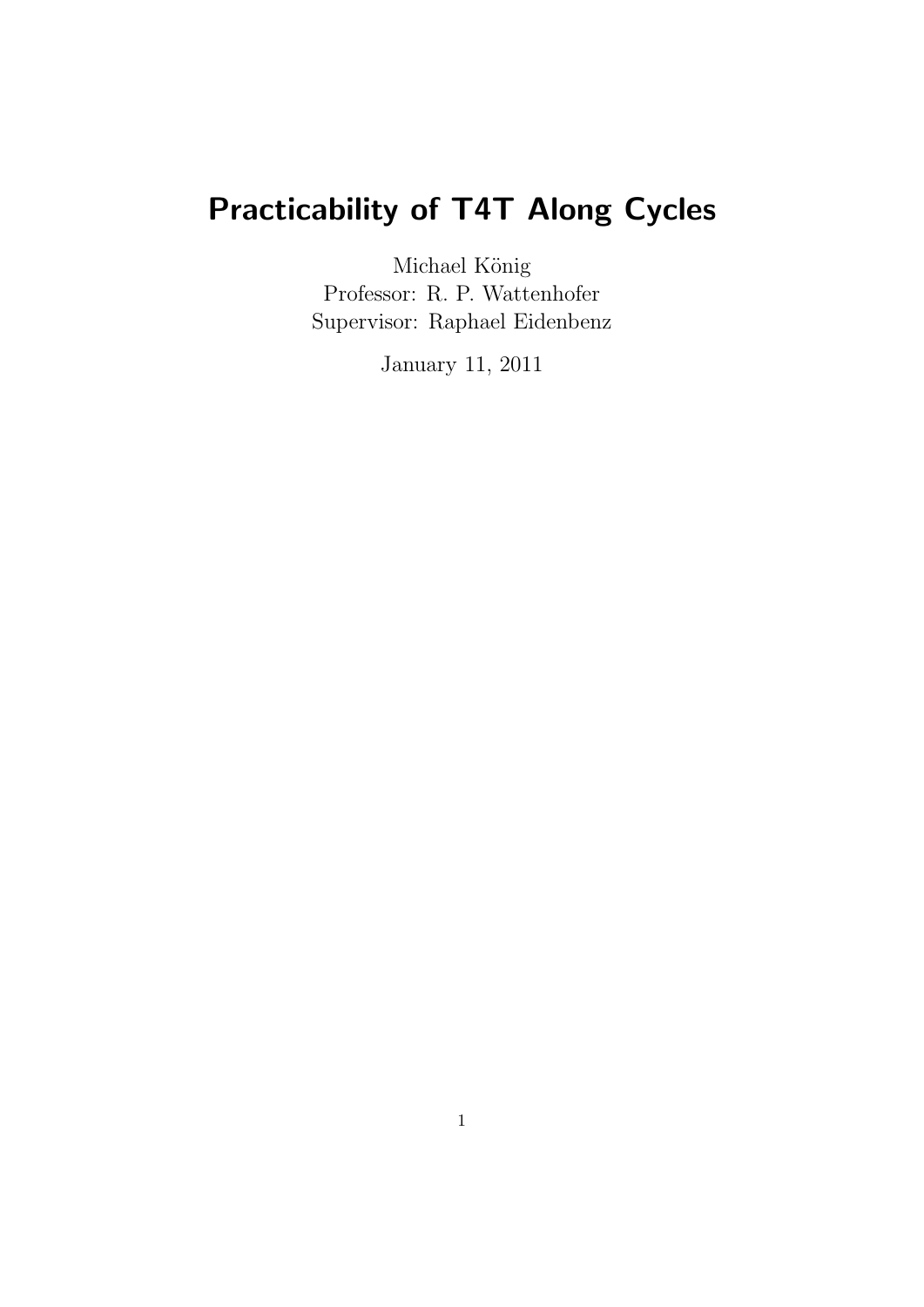# **Contents**

| $\mathbf{1}$   |                                     | <b>Introduction</b>                                                                             | 3  |  |  |  |  |  |  |  |
|----------------|-------------------------------------|-------------------------------------------------------------------------------------------------|----|--|--|--|--|--|--|--|
| $\overline{2}$ |                                     | <b>Experiment Design</b>                                                                        | 4  |  |  |  |  |  |  |  |
|                | 2.1                                 |                                                                                                 |    |  |  |  |  |  |  |  |
|                | 2.2                                 |                                                                                                 |    |  |  |  |  |  |  |  |
|                | 2.3                                 |                                                                                                 |    |  |  |  |  |  |  |  |
|                |                                     | 2.3.1                                                                                           |    |  |  |  |  |  |  |  |
|                |                                     | Data sets $\ldots \ldots \ldots \ldots \ldots \ldots \ldots \ldots \ldots \ldots \ldots$<br>232 |    |  |  |  |  |  |  |  |
|                | 2.4                                 |                                                                                                 |    |  |  |  |  |  |  |  |
| 3              | <b>Implementation and Execution</b> |                                                                                                 |    |  |  |  |  |  |  |  |
|                | 3.1                                 |                                                                                                 |    |  |  |  |  |  |  |  |
|                |                                     | 311                                                                                             |    |  |  |  |  |  |  |  |
|                |                                     | 3.1.2                                                                                           | 7  |  |  |  |  |  |  |  |
|                | 3.2                                 |                                                                                                 |    |  |  |  |  |  |  |  |
| 4              |                                     | <b>Data Evaluation</b>                                                                          | 9  |  |  |  |  |  |  |  |
|                | 4.1                                 |                                                                                                 |    |  |  |  |  |  |  |  |
|                | 4.2                                 |                                                                                                 |    |  |  |  |  |  |  |  |
|                | 4.3                                 |                                                                                                 |    |  |  |  |  |  |  |  |
|                | 44                                  |                                                                                                 |    |  |  |  |  |  |  |  |
| 5.             |                                     | <b>Conclusion</b>                                                                               | 14 |  |  |  |  |  |  |  |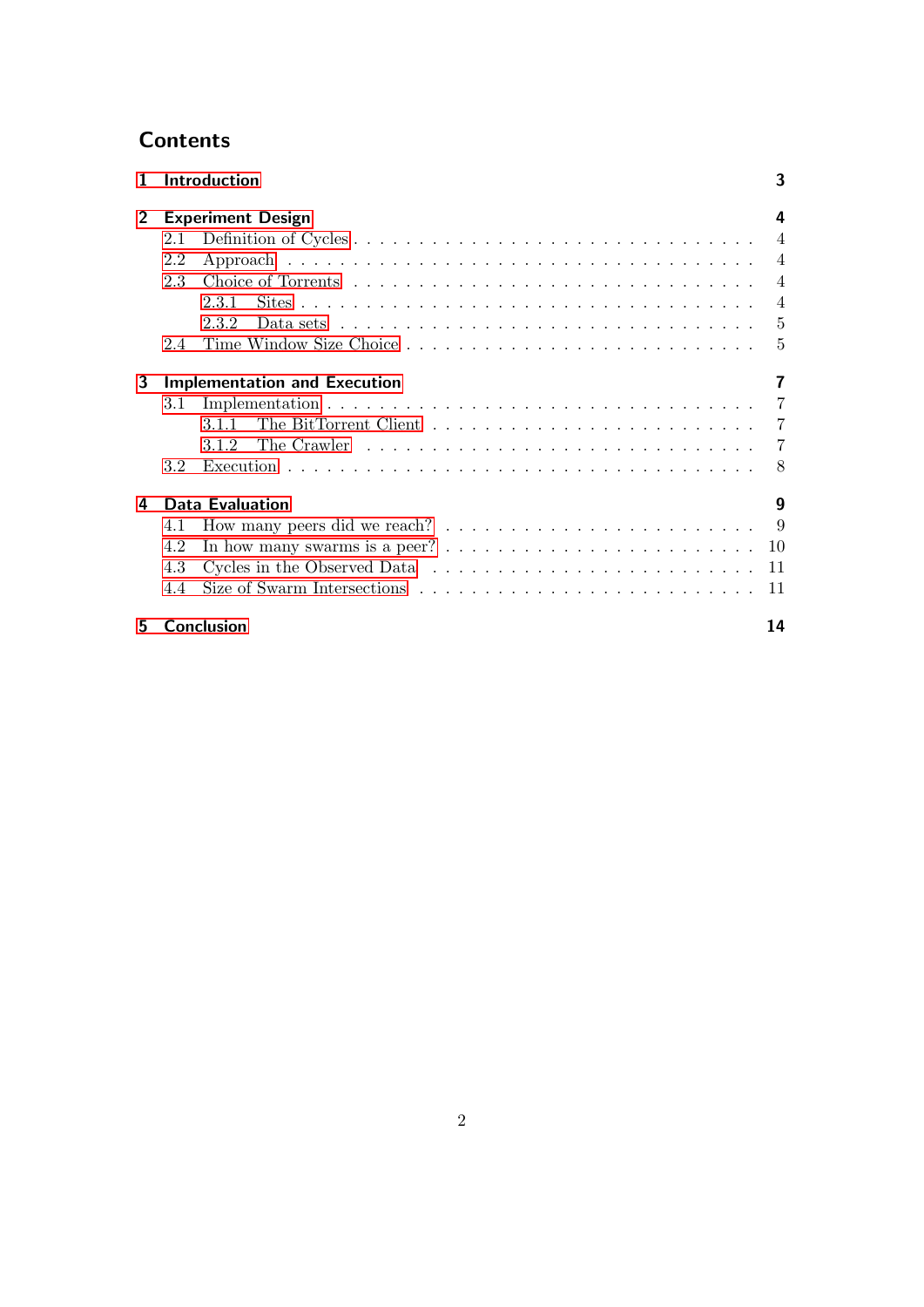# <span id="page-2-0"></span>1 Introduction

The popular peer-to-peer file sharing protocol BitTorrent is based on the idea that peers interested in the same "torrent" (a group of one or more files) can trade blocks of data. Such a group of peers is called a "swarm".

It had generally been assumed that selfish behaviour and, more specifically, freeloading (downloading data from a swarm without contributing to it by uploading data) would not pay off in terms of download speed as regular BitTorrent client implementations prefer to send data to peers from whom they also received data. This assumption has been proven false: a free-riding BitTorrent client named BitThief achieves regular download speeds without uploading any data [\[2\]](#page-15-0).

In an effort to disencourage freeloading several Tit-for-Tat (T4T) protocols have been proposed with the goal in mind to maximize trading opportunities. CycleT4T utilizes cycles of interest that span across multiple swarms (which are not considered by standard BitTorrent). For instance, if a peer  $A$  is interested in a peer  $B$  which is interested in a peer C which in turn is interested in peer  $A$ , these three peers can trade by sending data along the cycle  $C \rightarrow B \rightarrow A \rightarrow C$ .

In theory CycleT4T works very well, but it is currently unknown how well it would perform in real swarms and whether it is worth the effort. This semester thesis makes an attempt to answer this question.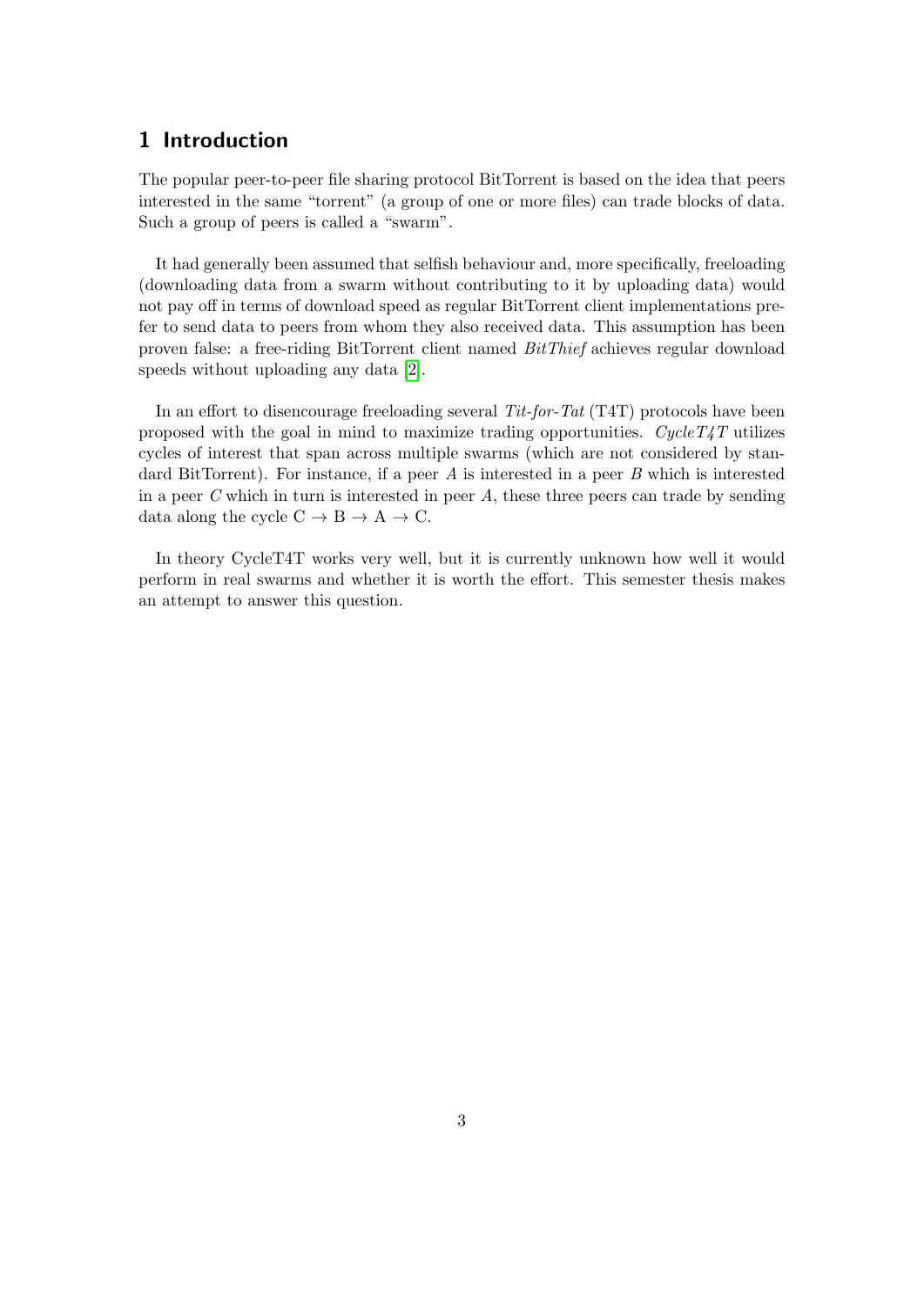# <span id="page-3-0"></span>2 Experiment Design

#### <span id="page-3-1"></span>2.1 Definition of Cycles

We define a k-cycle as a tuple  $(swarm_0, swarm_1, \ldots, swarm_{k-1}, peer_0, peer_1, \ldots, peer_{k-1})$ where  $peer_i$  is in both swarm<sub>i</sub> and swarm<sub>i+1</sub> mod k and interested in data from swarm<sub>i+1</sub> mod k (i.e. is not a "seeder" in this swarm).

Furthermore,  $swarm_0, swarm_1, \ldots, swarm_{k-1}$  as well as  $peer_0, peer_{1}, \ldots, peer_{k-1}$  all need to be different, and we'll treat tuples with the same swarms and peers and merely shifted (not permuted!) indicies as equivalent cycles.

Note that we expect any peer in a swarm to be able to provide interesting data to any peer interested in data of that swarm. This is not too far from reality, especially when employing source coding as suggested in [\[4\]](#page-15-1).

### <span id="page-3-2"></span>2.2 Approach

Foremost, our goal is to estimate the number of (non-equivalent) cycles in an existing BitTorrent system and the number of (non-equivalent) cycles any peer is in.

On the one hand, we want to obtain snapshots of BitTorrent swarms made in the shortest possible timespan, and on the other hand, we want to collect the necessary information about peers that allows us to count cycles. Since we need to know whether a peer is a seeder in a specific swarm, we need to actually connect with each peer using the BitTorrent protocol and try to get them to send us their "bitfield" (containing information on what parts of a torrent the peer has obtained).

To conduct these measurements we modified the existing BitThief client such that it won't actually download or upload data but still join swarms, advertise itself and perform Peer Exchange (PEX) in order to acquire and contact as many peer addresses as possible in a "short" amount of time. All measurements were to be done from a single machine.

#### <span id="page-3-3"></span>2.3 Choice of Torrents

#### <span id="page-3-4"></span>2.3.1 Sites

As we wanted to avoid obtaining biased results we used torrents from three different major websites. The Alexa Traffic Rank [\[1\]](#page-15-2) was used in judging sites. We picked the top three (see Table [1\)](#page-4-2): ThePirateBay.org (TBP), BTJunkie.org (BTJ), KickAssTorrents.com (KAT); all of which seemed pretty easy to crawl and had similar torrent categories.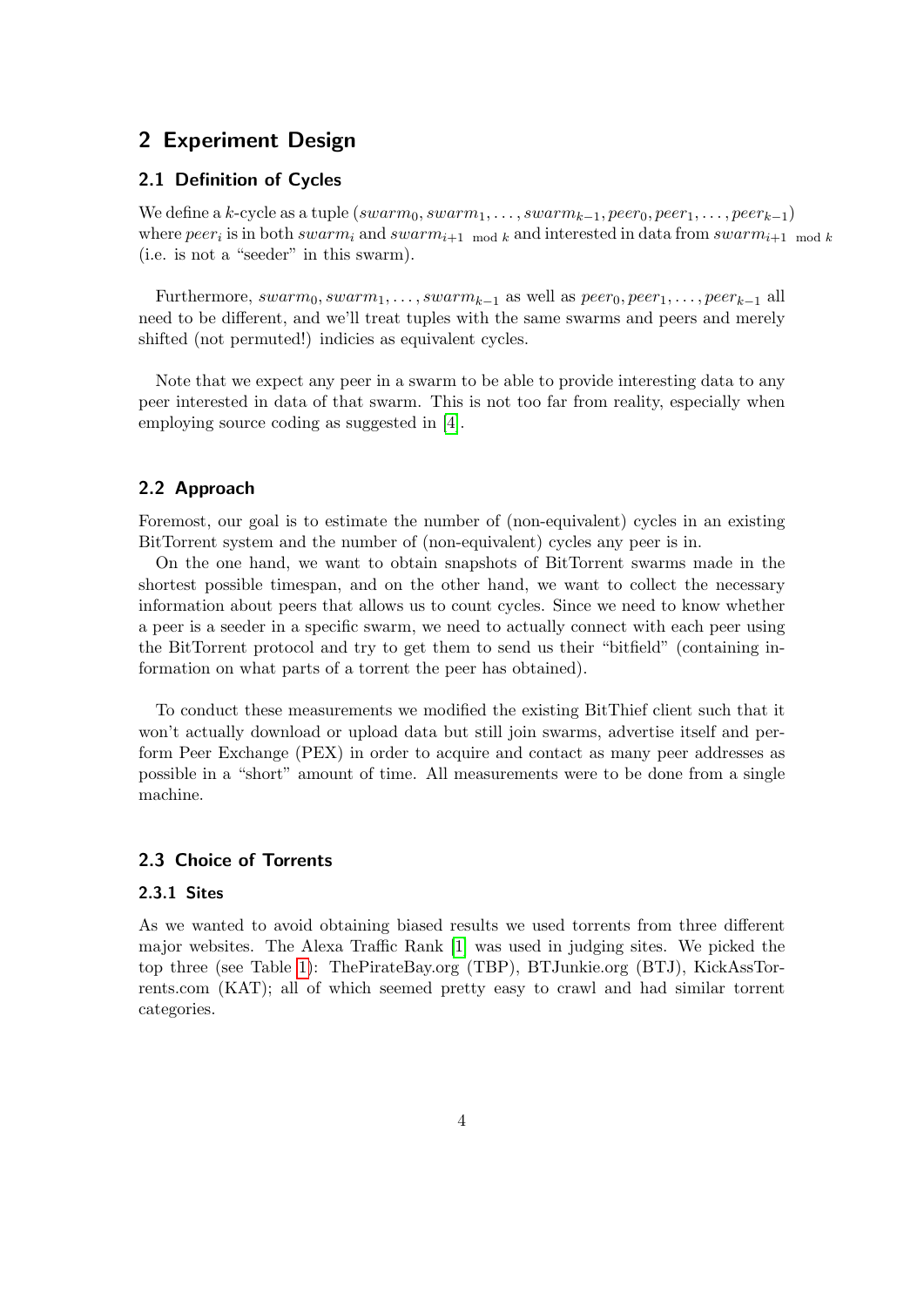| Website              | Alexa Traffic Rank | Total Number of Torrents |
|----------------------|--------------------|--------------------------|
| the pirate bay.org   | 94                 | 1,124,616                |
| btjunkie.org         | 397                | 564,575                  |
| kickasstorrents.com  | 568                | 4,012,558                |
| extratorrent.com     | 762                | 1,188,202                |
| torrentdownloads.net | 763                | 4,200,519                |
| torrentreactor.net   | 811                | 780,678                  |
| monova.org           | 1217               | 3,236,225                |
| torrenthound.com     | 1326               | 2,674,329                |

<span id="page-4-2"></span>Table 1: BitTorrent websites with highest Alexa Traffic Rank [retrieved on 07.28.2010]

We also considered and explored additionally examining private tracker sites, so-called "darknets" (see [\[5\]](#page-15-3)), but we decided to stick to these few public sites for time limitation reasons.

#### <span id="page-4-0"></span>2.3.2 Data sets

Of all three sites we picked the top 1000 movies as well as the top 1000 TV shows. Both of these categories contain torrents with rather large files. This has two benefits: individual peers are more likely to stay longer in the swarms (thus improving the accuracy of our "snapshot" even if it's done over a larger time window). Moreover, torrents with a large content size and many pieces are more interesting in general. We expected to find more cycles in the TV shows as these contain a lot of TV series which are usually split up into different torrents by season and sometimes even by episode.

In order to examine a more specialized set of torrents we chose to measure the top 1000 "Highres Movies" from TPB as well. It would be interesting to see whether such specialized communities show results that differ from the "mainstream" torrents.

Finally, we also tracked an overall "Top 100 Torrents" list, provided by TPB, containing torrents from all categories.

We also wanted to collect data from the newest 1000 or 5000, but it turned out that these torrents usually barely contained any peers, much less peers that were in multiple of them.

#### <span id="page-4-1"></span>2.4 Time Window Size Choice

Keeping in mind that an average peer stays only for 1 hour in an average torrent, we tried to keep the snapshot time window as small as possible. However, to collect a significant amount of data our first tests showed that we required about 2 hours. Our first tests also showed that the setup we were going to use (see Section 3) could not cope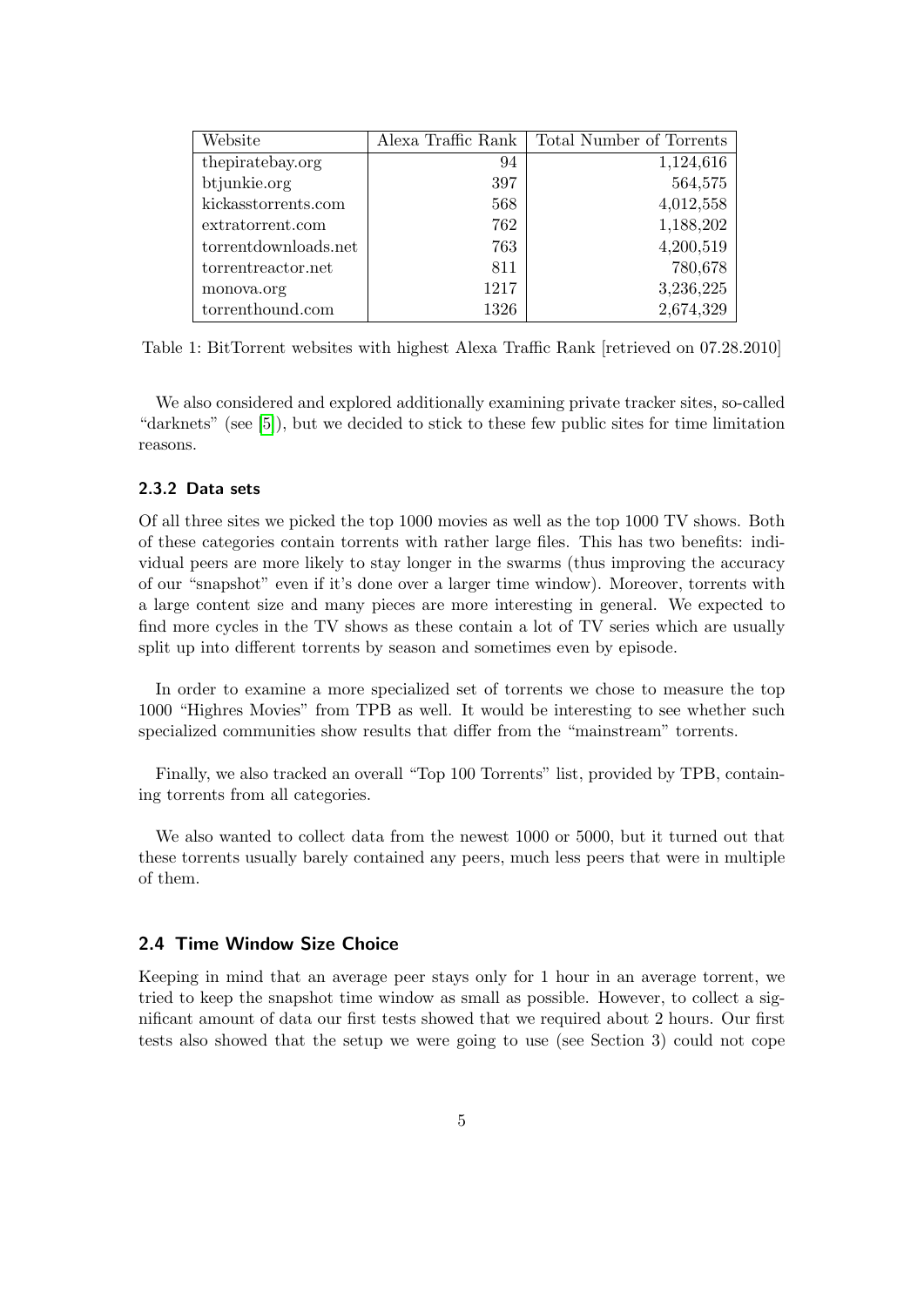with more than about 200 of these large swarms at once. In the end we measured our "top 1000" data sets over a time span of 10 hours.

Note that the time window size is not all that critical as, for a large enough data set, the number of peers we missed because they left before we tried to contact them, and the number of peers contacted that joined the swarm within the measurement time window cancel each other out, given that the swarm size stays roughly constant during the measurement.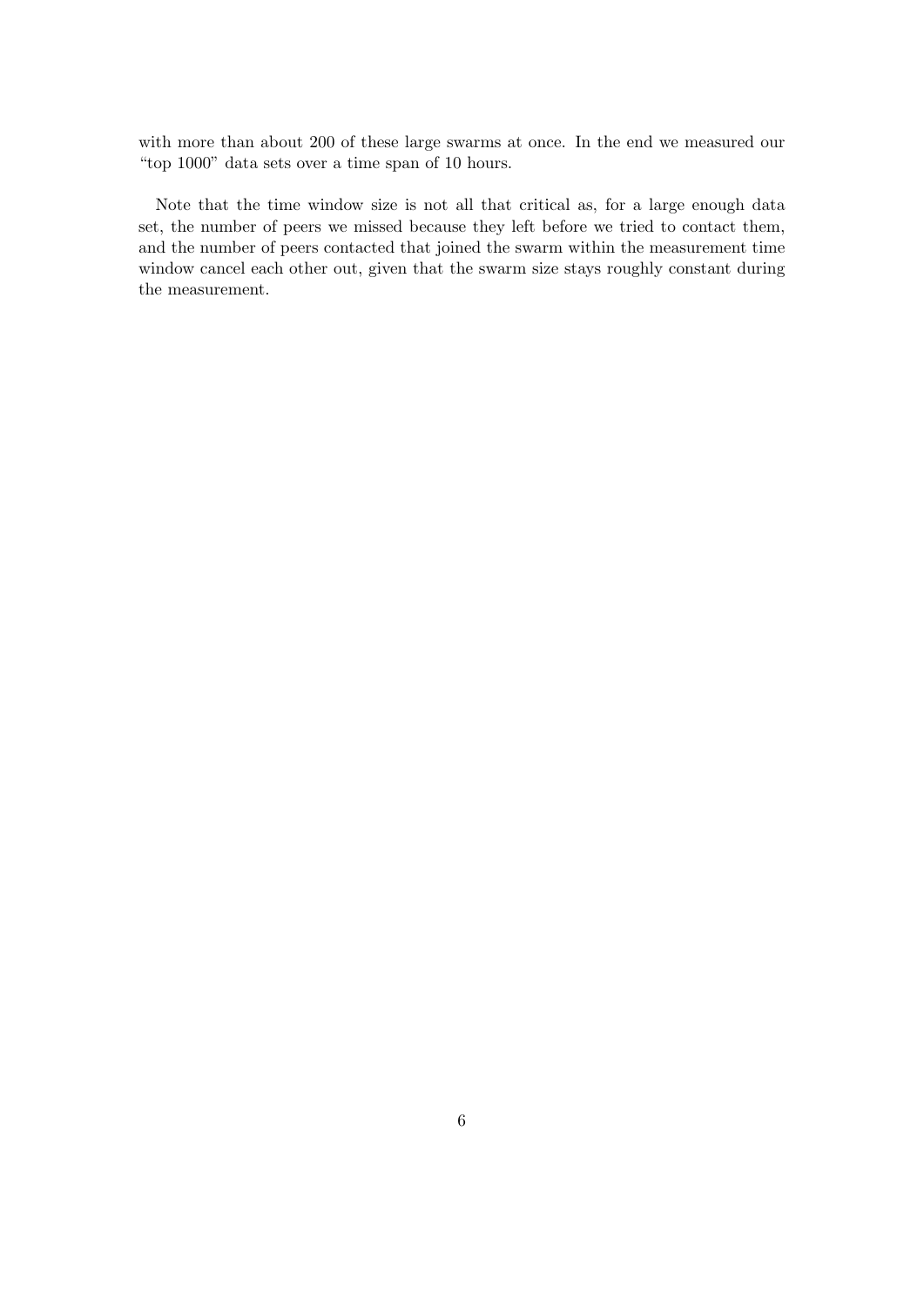# <span id="page-6-0"></span>3 Implementation and Execution

#### <span id="page-6-1"></span>3.1 Implementation

#### <span id="page-6-2"></span>3.1.1 The BitTorrent Client

Using BitThief [\[2\]](#page-15-0) as a basis we implemented a BitTorrent client with the following special behaviour:

- Our client does not upload or download any data.
- It keeps opening connections to not yet contacted known peers, up to 64 per swarm; accepts incoming connections.
- When a new connection is established (incoming and outgoing alike) it immediately sends a bitfield (claiming to have (randomly chosen) 99% of the pieces) and a PEX packet (in hope to get both back in return).
- Our client closes connections either after the remote peer has sent its bitfield and after it has announced the peers known to it through PEX, or after the connection was open for 60 seconds. (In a few tests we noticed that the bitfield and PEX is usually sent during the first 60 seconds after the handshake if they are sent at all)
- It sets the status of all its connections to *not interested* and *unchoked* and ignores piece request packets.
- It claims to possess 99% of the file when contacting the tracker.

This client furthermore writes a record of the form (swarm, ip, port, progress, peerid) to a local MySQL database each time it closes a connection. The progress field stores how full the received bitfield was, if any was received, and a designated value, if none. Note that if a connection was not accepted on TCP/IP level it is not recorded, but if it was accepted it is recorded even if no BitTorrent handshake took place. The application also creates extensive log files which may be analyzed for further data.

Essentially, our client tries to collect and get to know as many peers as possible and obtain their bitfields, while freeing up connections as soon as possible to be able to connect to more peers.

The limit of 64 connections per swarm was set to ensure fairness between all 100-200 swarms in which the client simultaneously resides. The limit on the total number of connections is imposed by the client implementation and the memory available on the machine used for our measurements.

#### <span id="page-6-3"></span>3.1.2 The Crawler

To collect the .torrent files we implemented a simple crawler, and adjusted it for each of the three websites. For each torrent, it recorded the torrent's name, its category and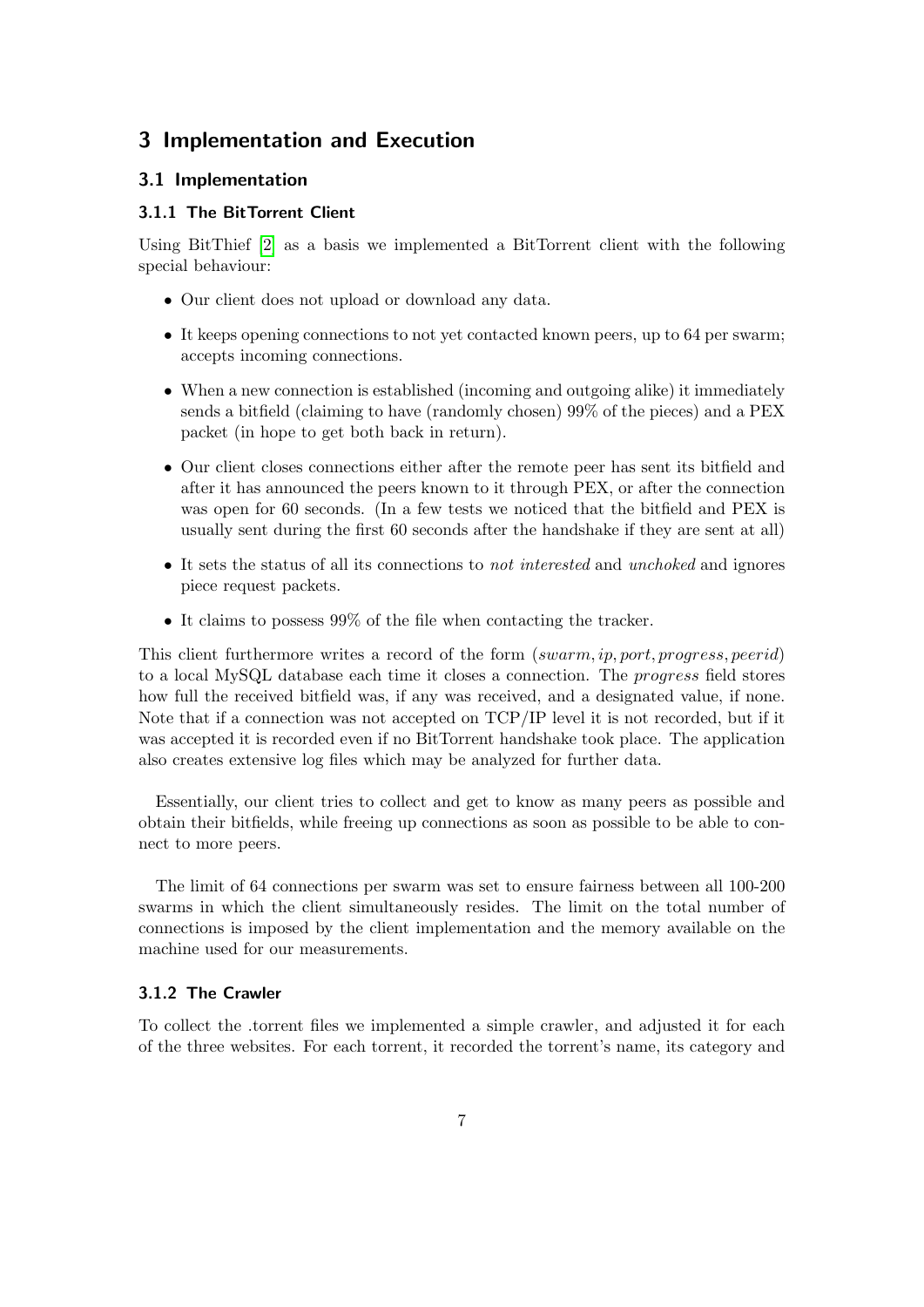seeder/leecher counts as specified by the sites.

#### <span id="page-7-0"></span>3.2 Execution

The measurements took place on a machine in ETH's Open-Net so that our client experienced only minimal firewall and router load restrictions, which removed problems with the amount of connections we previously experienced inside the ETH. The main bottleneck now turned out to be the amount of memory our BitTorrent client implementation used and we could not handle more than 200 swarms with 64 simultaneous connections.

In total 7 useful data sets were recorded, each on a different day and each in at most 10 to 12 consecutive hours. These were:

- TPB Top 100 (976,000 peer records, 100 torrents)
- TPB Movie  $+$  TV Shows Top 1000 (1,906,000 peer records, 1000 torrents)
- BTJ Movie Top 1000 (2,306,000 peer records, 820 torrents)
- BTJ TV Show Top 1000 (2,205,000 peer records, 926 torrents)
- KAT Movie Top 1000 (2,882,000 peer records, 954 torrents)
- KAT TV Show Top 1000 (3,028,000 peer records, 992 torrents)
- TPB Highres Movies Top 1000 (2,370,000 peer records, 999 torrents)

(The torrent numbers being lower than the labeled "Top 1000" is caused by broken .torrent files supplied by the sites.)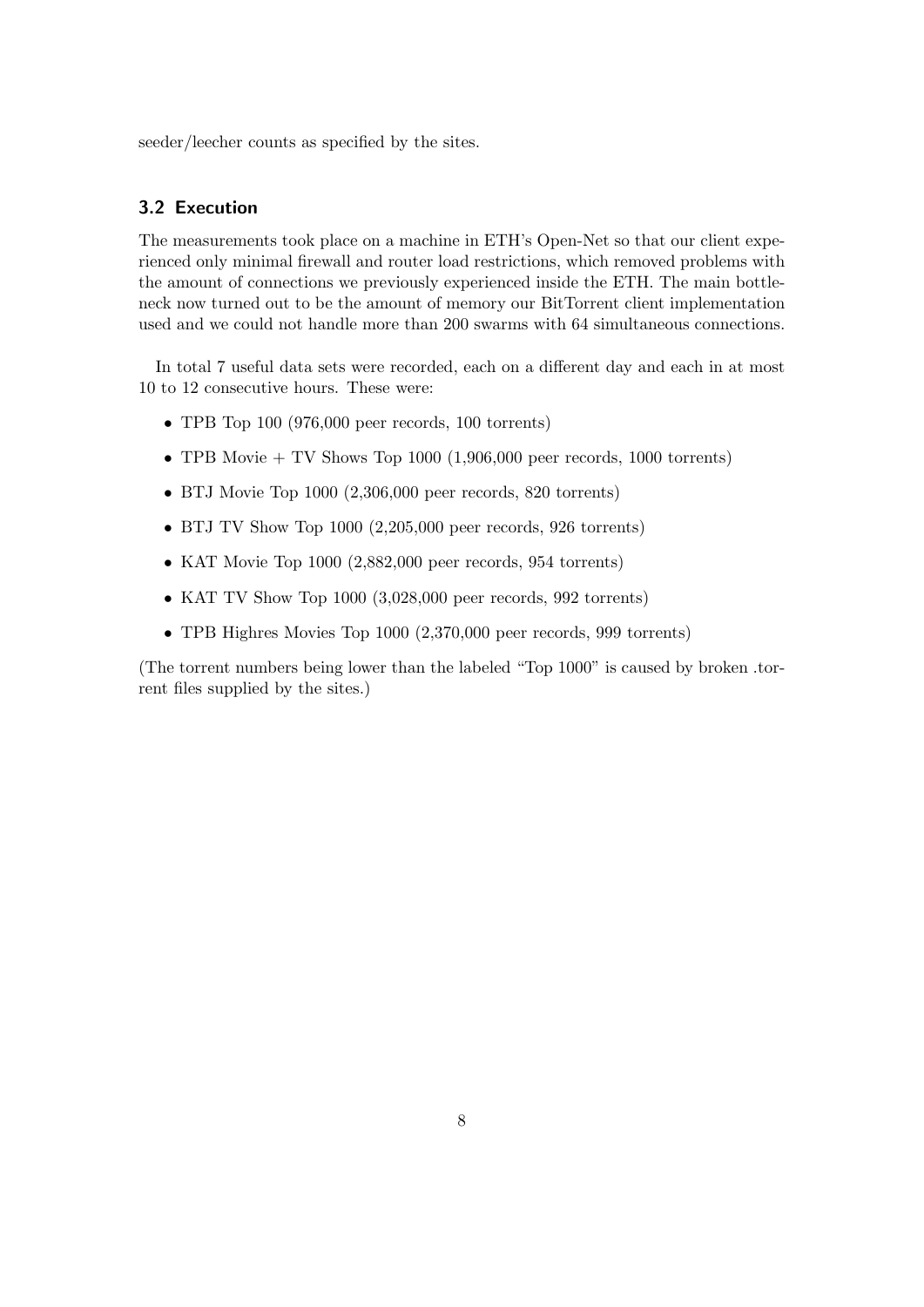# <span id="page-8-0"></span>4 Data Evaluation

With millions of collected data records computing the distribution and the total number of cycles turned out to be difficult. For performance reasons we only consider 2-cycles, 3-cycles and 4-cycles, which should, however, be satisfactory. We also created a few plots and tables unrelated to cycles out of mere curiosity.

For this evaluation of the data we also make the following two assumptions:

- Peers can be uniquely identified by their IP (ignoring their port and peerid).
- Peers which accept connections but don't send their bitfield are leechers. [This assumption is not made for 4.1]

#### <span id="page-8-1"></span>4.1 How many peers did we reach?

To get an idea of the quality and accuracy of the data we collected we compared the number of collected records to the numbers advertised on the torrent sites.

For most individual swarms we reached 3-15% of the peers advertised by the sites, but there were several outliers as low as 0.1% and as high as 30-50%.

Overall statistics for six of the seven datasets can be found in Table [2,](#page-8-2) visualized in Figure [1.](#page-9-1) (Note that the "Connections Established" values of "Leechers Only" and "Seeders Only" may not add up to those of "All Peers" values because we didn't know whether someone we connected to was a leecher or a seeder if we didn't receive their bitfield)

The unsually high values for the TPB HR Movies dataset stem from the small swarm sizes and the relatively long measurement window.

For the other datasets the fraction of peers reached seems roughly anti-proportional to the total amount of peers - we reached about 725.000 peers each.

|                     | All Peers |           |        | Leechers Only |           |          | Seeders Only |           |                     |
|---------------------|-----------|-----------|--------|---------------|-----------|----------|--------------|-----------|---------------------|
|                     | Adv       | <b>BO</b> | CE     | Adv           | <b>BO</b> | CE       | Adv          | <b>BO</b> | CE                  |
| TPB Videos          | 1943536   | 34.9%     | 63.0%  | 712122        | 23.7%     | 100.4%   | 1231414      | 41.4\%    | 85.8%               |
| TPB HR Movies       | 226038    | 64.2%     | 154.7% | 131490        | 56.7%     | 212.3%   | 94548        | 74.7%     | 291.1\%             |
| <b>BTJ</b> Movies   | 8760816   | $6.6\%$   | 11.6%  | 3476332       | $3.6\%$   | 16.3%    | 5284484      | $8.6\%$   | $16.\overline{9\%}$ |
| <b>BTJ TV Shows</b> | 3498676   | $10.5\%$  | 20.7%  | 1433682       | $5.5\%$   | $30.4\%$ | 2064994      | 14.0%     | 31.3%               |
| <b>KAT Movies</b>   | 2153863   | 21.6%     | 39.8%  | 1205514       | 11.1%     | 43.7%    | 948349       | 34.9%     | 76.4%               |
| <b>KAT TV Shows</b> | 2265995   | 14.1%     | 29.0%  | 794040        | $6.9\%$   | 49.3%    | 1471955      | 18.0%     | 40.9%               |

<span id="page-8-2"></span>Table 2: Values advertised by sites (Adv), Bitfields Obtained (BO), Connections Established (CE)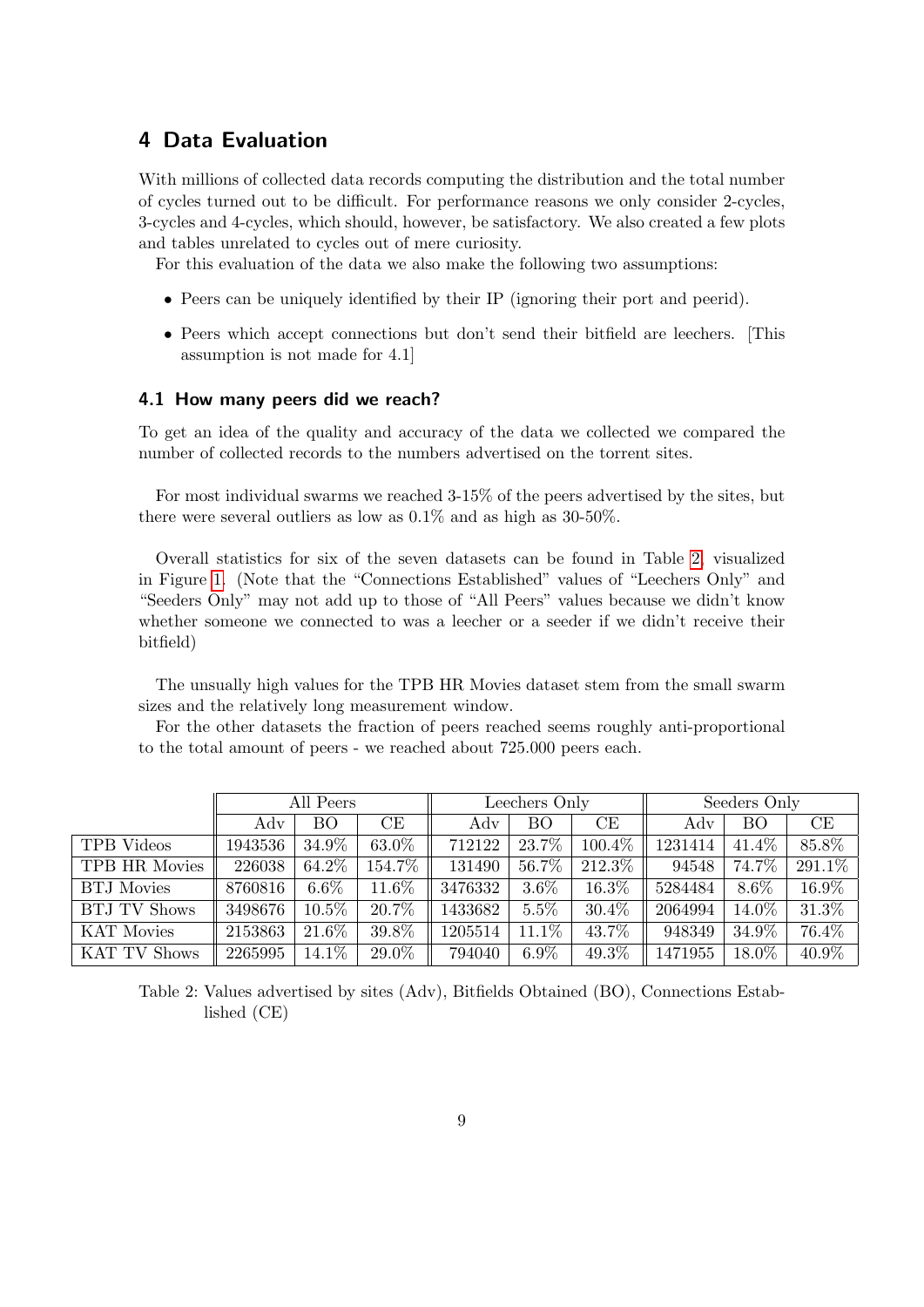

<span id="page-9-1"></span>Figure 1: Bitfields Obtained (BO) and Connections Established (CE) compared to values advertised by the sites (Adv)

| #Swarms             |         | $\overline{2}$ | -3       | $\overline{4}$ | $\frac{5}{2}$ | $6-10$   | $11 - 20$ | >20      |
|---------------------|---------|----------------|----------|----------------|---------------|----------|-----------|----------|
| TPB Top 100         | 77.24\% | 15.77%         | 4.36%    | 1.46%          | $0.59\%$      | $0.52\%$ | $0.06\%$  | $0.00\%$ |
| <b>TPB</b> Videos   | 69.10\% | 18.48%         | $6.33\%$ | 2.79%          | 1.36\%        | 1.62%    | $0.26\%$  | 0.05%    |
| TPB HR Movies       | 57.46\% | 20.66\%        | 10.63%   | 5.27%          | $2.53\%$      | 2.98%    | $0.41\%$  | 0.05%    |
| <b>BTJ</b> Movies   | 63.30%  | 20.80\%        | 7.87\%   | $3.63\%$       | 1.83%         | 2.23\%   | $0.30\%$  | $0.04\%$ |
| <b>BTJ TV Shows</b> | 56.84\% | 21.96%         | $9.26\%$ | 4.59%          | $2.54\%$      | 3.84%    | $0.80\%$  | $0.18\%$ |
| <b>KAT Movies</b>   | 69.01%  | 19.46\%        | 6.67%    | $2.55\%$       | 1.07%         | 1.08%    | $0.14\%$  | 0.02%    |
| <b>KAT TV Shows</b> | 57.46\% | 20.98%         | $9.64\%$ | 4.54%          | $2.52\%$      | 3.92%    | $0.76\%$  | 0.18%    |

#### <span id="page-9-0"></span>4.2 In how many swarms is a peer?

<span id="page-9-2"></span>Table 3: Number of swarms a peer was observed in

We were also interested in this simple question. Albeit easy to answer, it can help us understand our data better.

Table [3](#page-9-2) shows the number of swarms we found peers in. Most notably we see that we have met most peers in only one swarm. Since our measurements have basically only gotten us a small sample of each swarm these numbers likely only present a lower bound - other sources suggest the true fraction of peers only in one swarm to be as little as 15% (see [\[3\]](#page-15-4)).

We were also curious as to whether participants of larger swarms tend to visit more swarms simultaneously. Figure [2](#page-11-0) compares a swarm's size to the average number of swarms we saw the swarm's peers in. However, apparently there is no link to be found here. (The graph basically looked the same for all datasets.)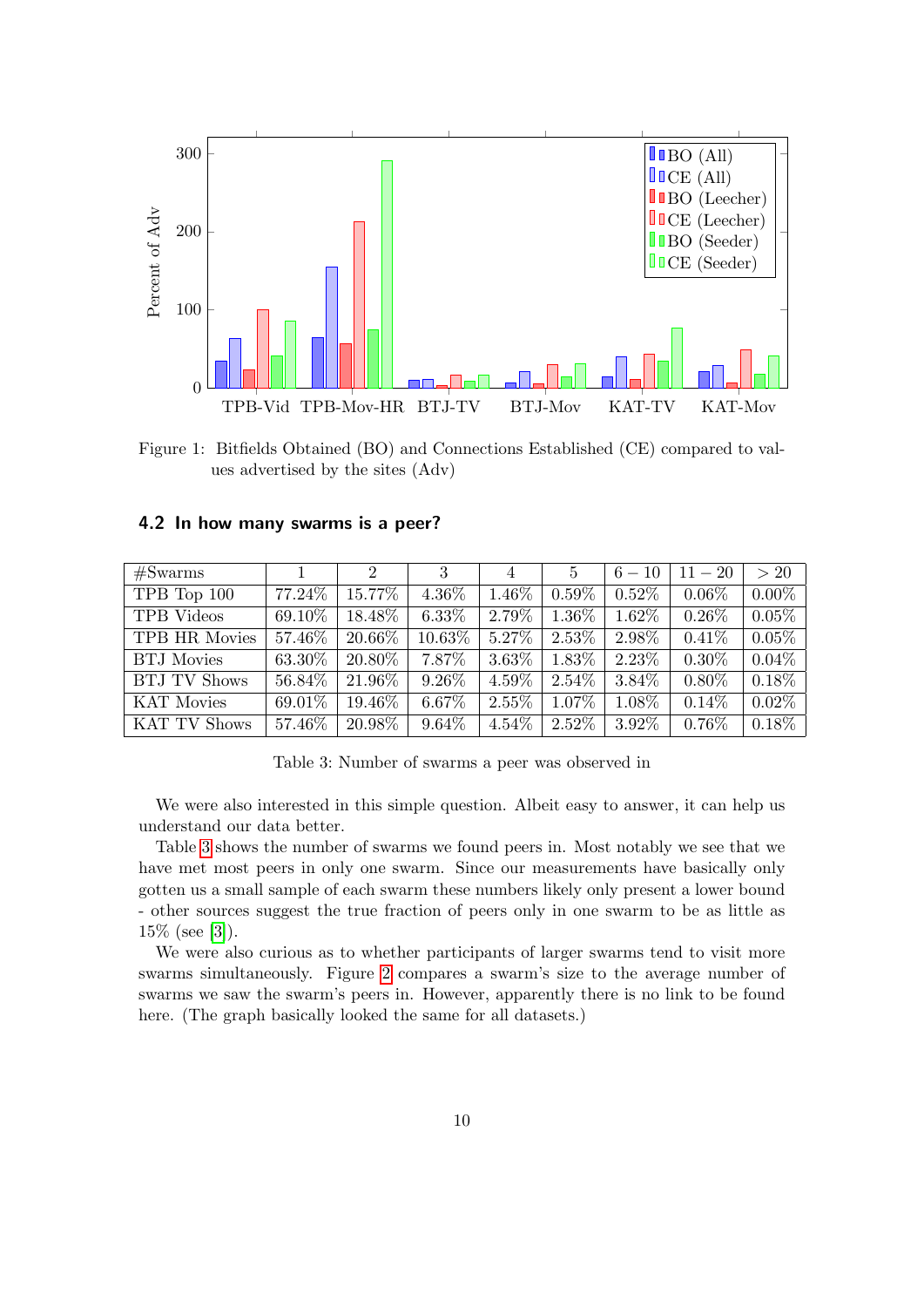#### <span id="page-10-0"></span>4.3 Cycles in the Observed Data

Figure [3](#page-11-1) shows the total number of 2-cycles, 3-cycles and 4-cycles per swarm (a) and per peer record (b) in our datasets. Several things stand out:

- The ordering is the same for 2-cycles, 3-cycles and 4-cycles.
- TV Shows and HR movies datasets contain the most cycles. This is what we expected: new TV shows often have separate torrents for individual episodes, and most people are either interested in all or in none of the episodes of a TV show; HR movies form a subcommunity of people who prefer high resolution movie torrents over "normal" ones and are thus more likely to meet in their separate set of torrents.
- The datasets with more diverse torrents (TPB top 100 all categories and TPB all video) contain less cycles. This is as expected as well!

Note: The values for 2-cycles and 3-cycles in Figure [3](#page-11-1) were computed accurately, the values for 4-cycles are approximated: they are upper bounds with an error margin of at most 1%.

Figure [4](#page-12-0) shows the distribution of the cycles among the peers. For performance and computation time reasons these were done with only a subset of the peers, which was 20000 peers in size and randomly chosen from the lists of unique observed peers.

Note: Extrapolating the data for such a set of 20000 peers to all met peers of that dataset actually yielded values close to the total ones from Figure [3](#page-11-1) ( $< 5\%$  error). As the values for these two figures were computed quite differently this is a strong indicator that no mistakes were made in either calculation!

'CDF' stands for 'cumulative distribution function'. Values on this axis specify a fraction of all peers which are in the number of cycles specified by the corresponding abscissa. For example, in the "TPB Video" dataset about 20% of all peers are part of 10,000 3-cycles.

Note how any peers that we only met in one swarm cannot be part of any cycle, hence the 50-80% peers that are only in one swarm (see Table [3\)](#page-9-2) show up quite visibly in these graphs.

This leads to the interesting observation that peers which are part of multiple swarms instantly are part of about 1,000 - 10,000 3-cycles and 100,000 - 10,000,000 4-cycles.

#### <span id="page-10-1"></span>4.4 Size of Swarm Intersections

We were also curious whether the size of the intersection of peers of two swarms is related to the two swarms' sizes in any way. Figure [5](#page-13-1) shows the most significant link I could find. Those are some very particular sorting conditions though and the connection is only really visible for the "largest" 3-5% of swarm pairs... In conclusion, there is barely any connection between swarm size and swarm intersection size.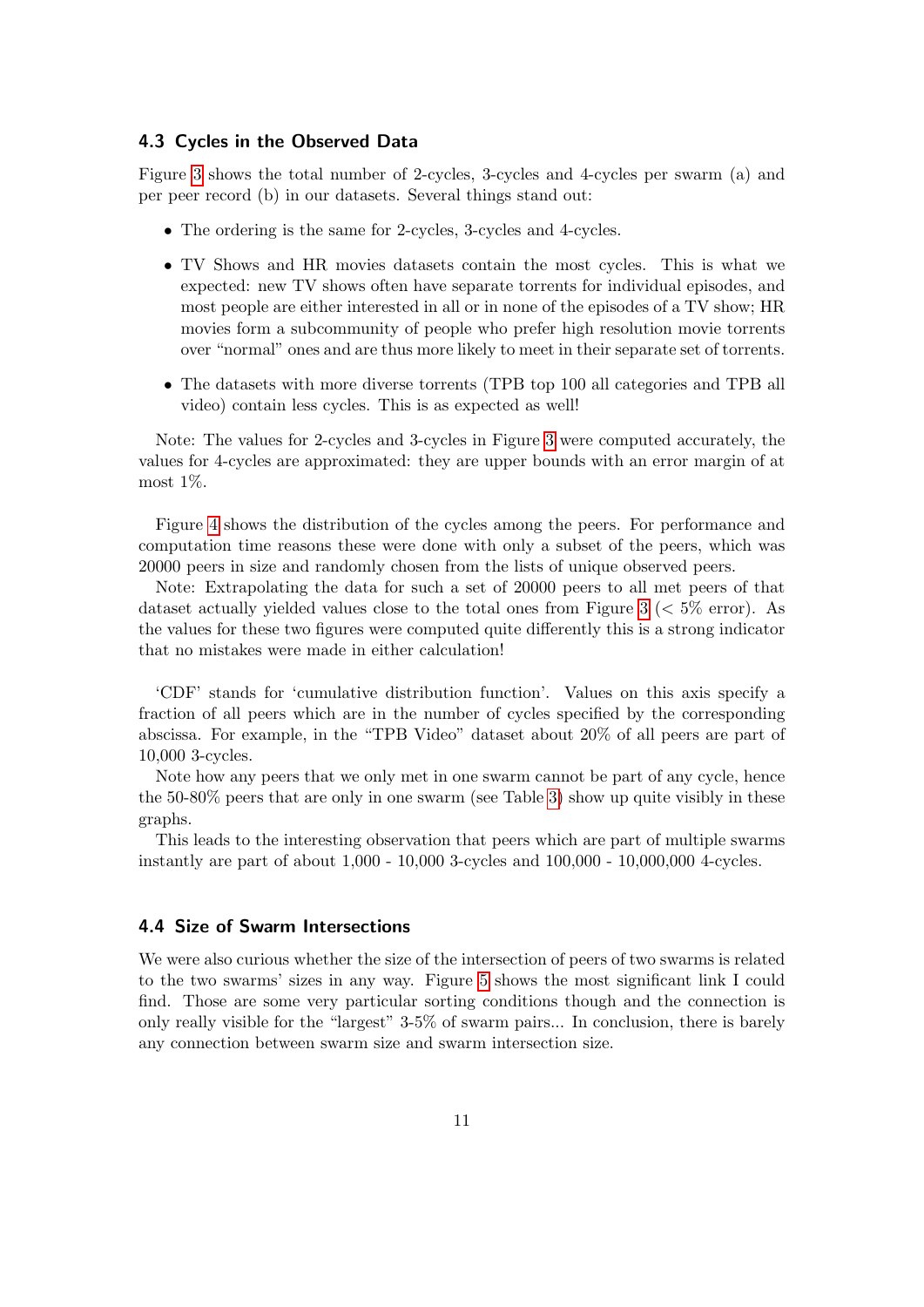

Swarms ordered by size (largest swarm on the left)

<span id="page-11-0"></span>Figure 2: Average number of swarms peers of swarms of certain sizes visit (largest 300 swarms of the BTJ Movies dataset are shown, sizes ranging from 6,800 to 259,700 peers)



<span id="page-11-1"></span>Figure 3: Total number of cycles to be found in our data: (a) per swarm, (b) per peer records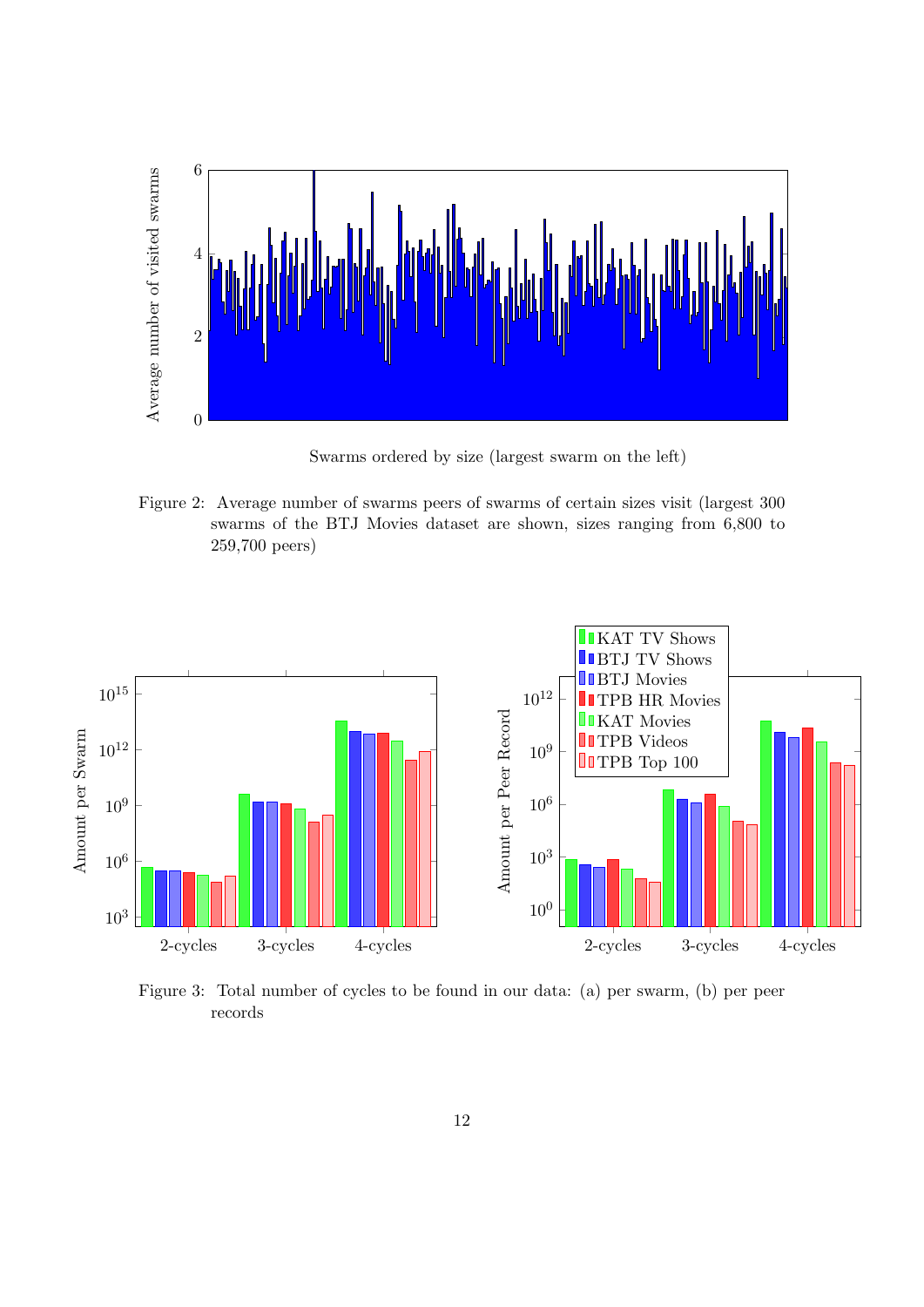

<span id="page-12-0"></span>Figure 4: Distribution of observed 2-cycles, 3-cycles and 4-cycles among the observed peers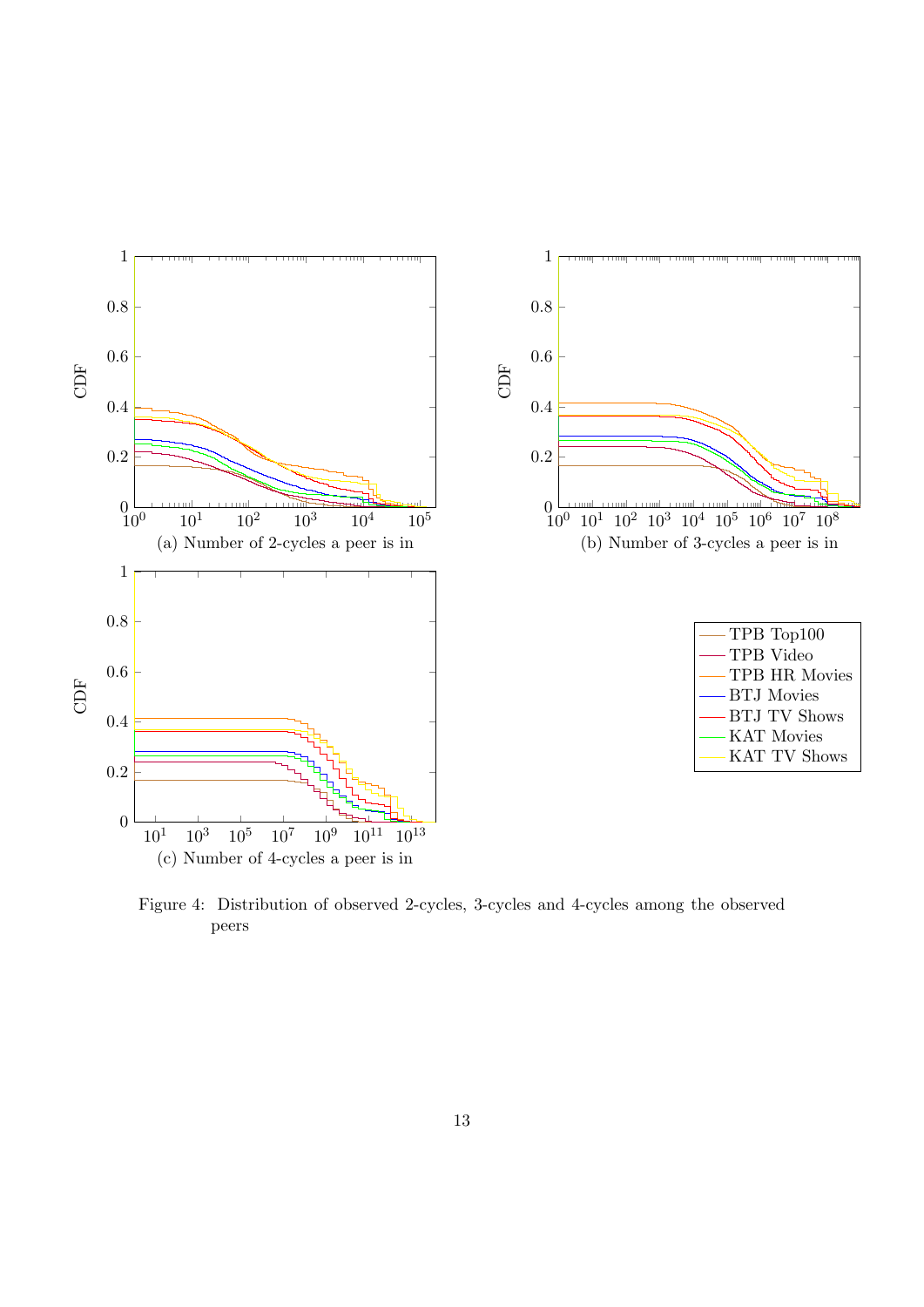

<span id="page-13-1"></span>Pairs of swarms ordered by smaller swarm's size (largest on the left)

Figure 5: Intersection sizes of swarm pairs. All swarm pairs with non-empty intersection in this dataset were used for this graph (about 140,000). Ordering is by the size of the smaller swarm of the swarm pair, largest on the left with 177,600 peers, smallest on the right with 3,000 peers. To be able to render this graph somewhat properly 1,400 values were averaged and are displayed as one datapoint.

# <span id="page-13-0"></span>5 Conclusion

We used a specialized BitTorrent client to contact as many peers as possible in thousands of the largest public BitTorrent swarms. The collected data shows that virtually any peer which is part of multiple swarms is part of thousands or even millions 3-cycles and 4-cycles - even though we only use a fraction of all peers to construct these cycles. A couple of assumptions were made during the calculation, and unless these assumptions turn out to be wrong and crucial to the development of these numbers, an extended BitTorrent protocol like CycleT4T appears to be very promising once widespread.

Further work:

- Re-evaluate using ip+port pairs to identify peers
- Re-evaluate under the assumption peers which don't send their bitfield are seeders
- Re-evaluate with both of the above changes
- Collect data from swarms using private trackers ("darknets", see [\[5\]](#page-15-3)) and comparing it to the public tracker datasets
- Gather better and more accurate data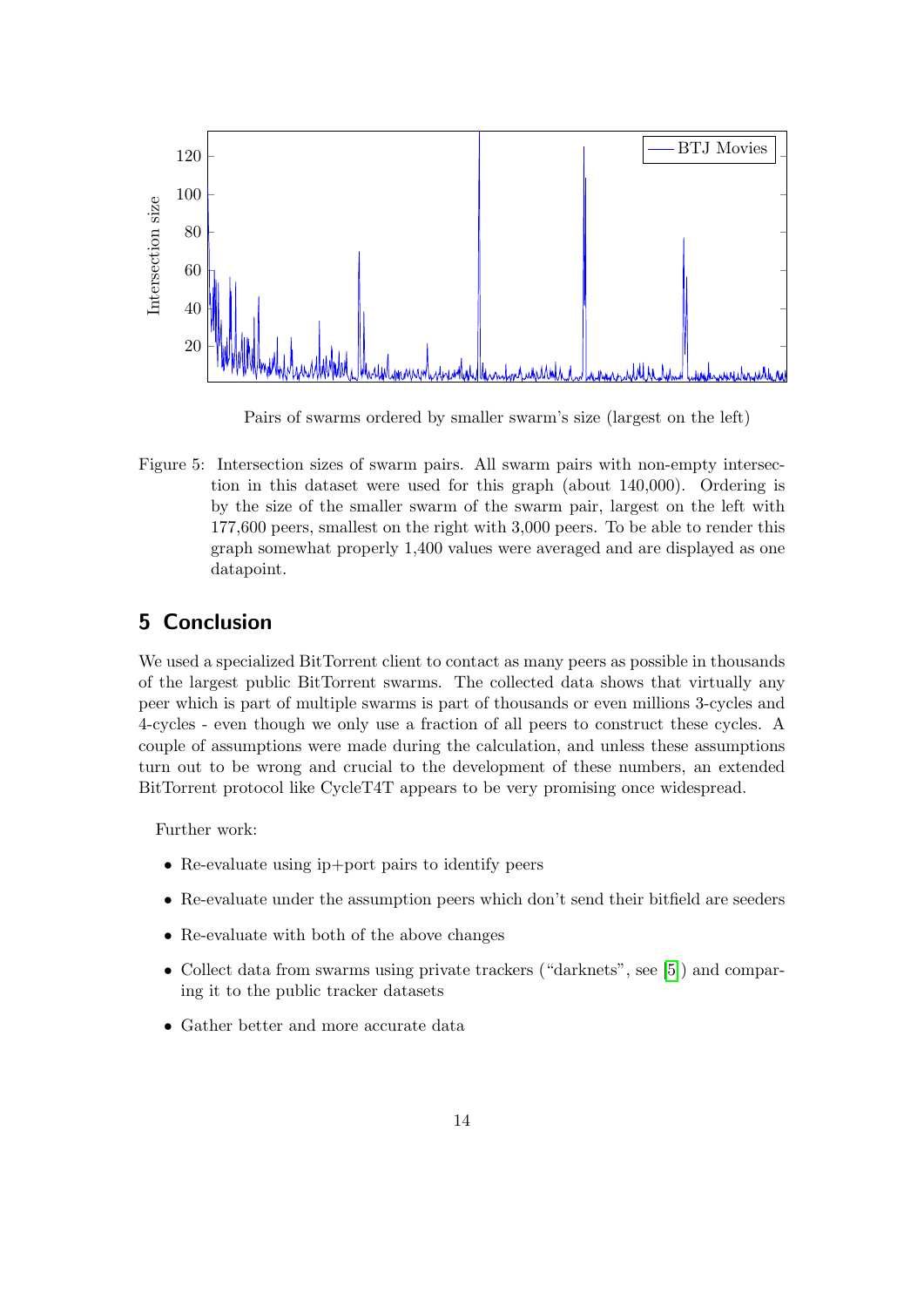- by writing an even more specialized BitTorrent client from scratch with lower memory consumption, or
- by using multiple machines to gather data simultaneously

(The common goal being to improve data collection rate and to decrease the snapshot window size)